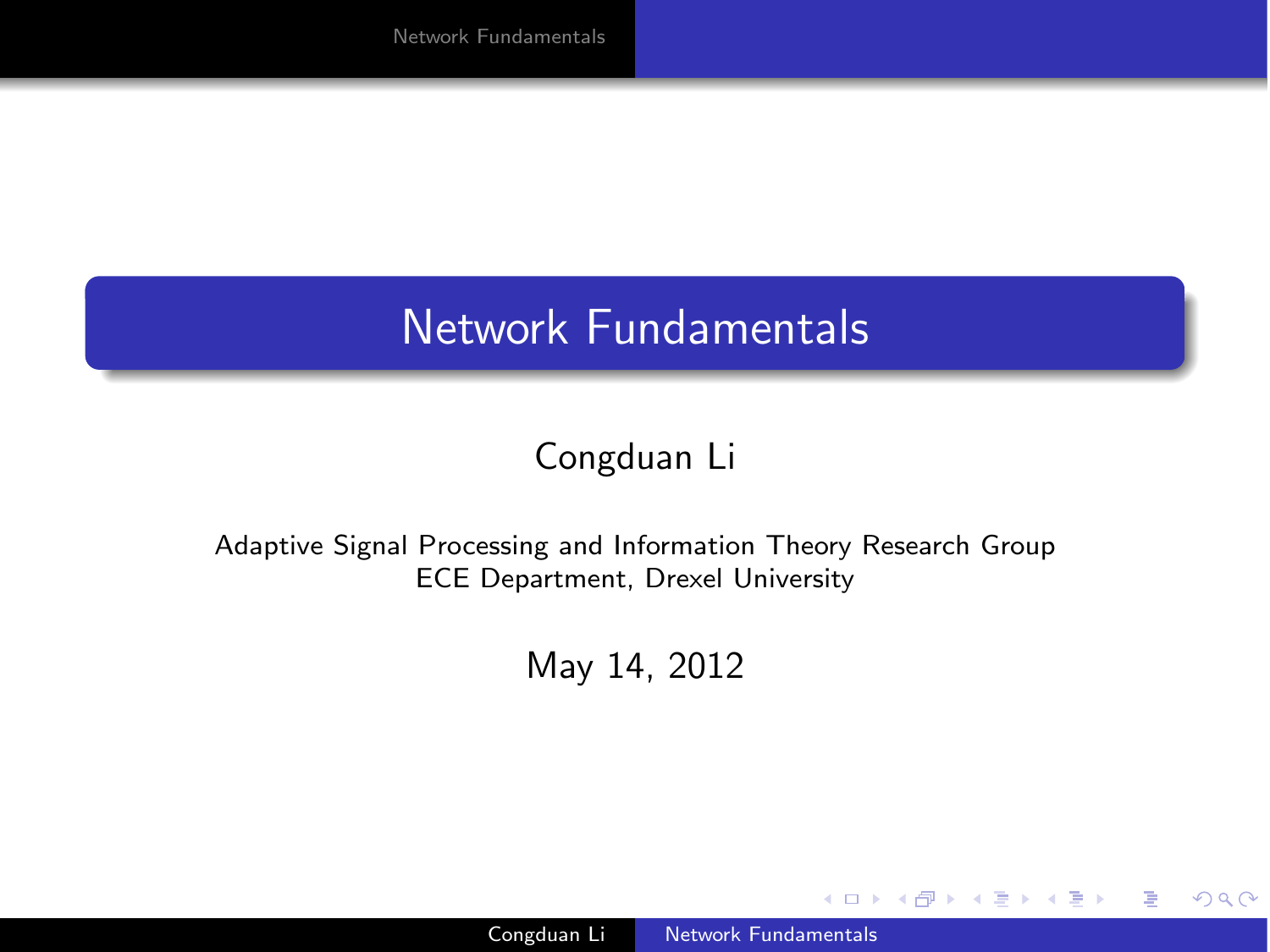## **Outline**

### 1 [Network Fundamentals](#page-2-0)

- [Mappings & Definations](#page-2-0)
- [Advantages of Network Coding over Routing](#page-4-0)
- [Max-flow Min-cut Problem](#page-7-0)

 $\Omega$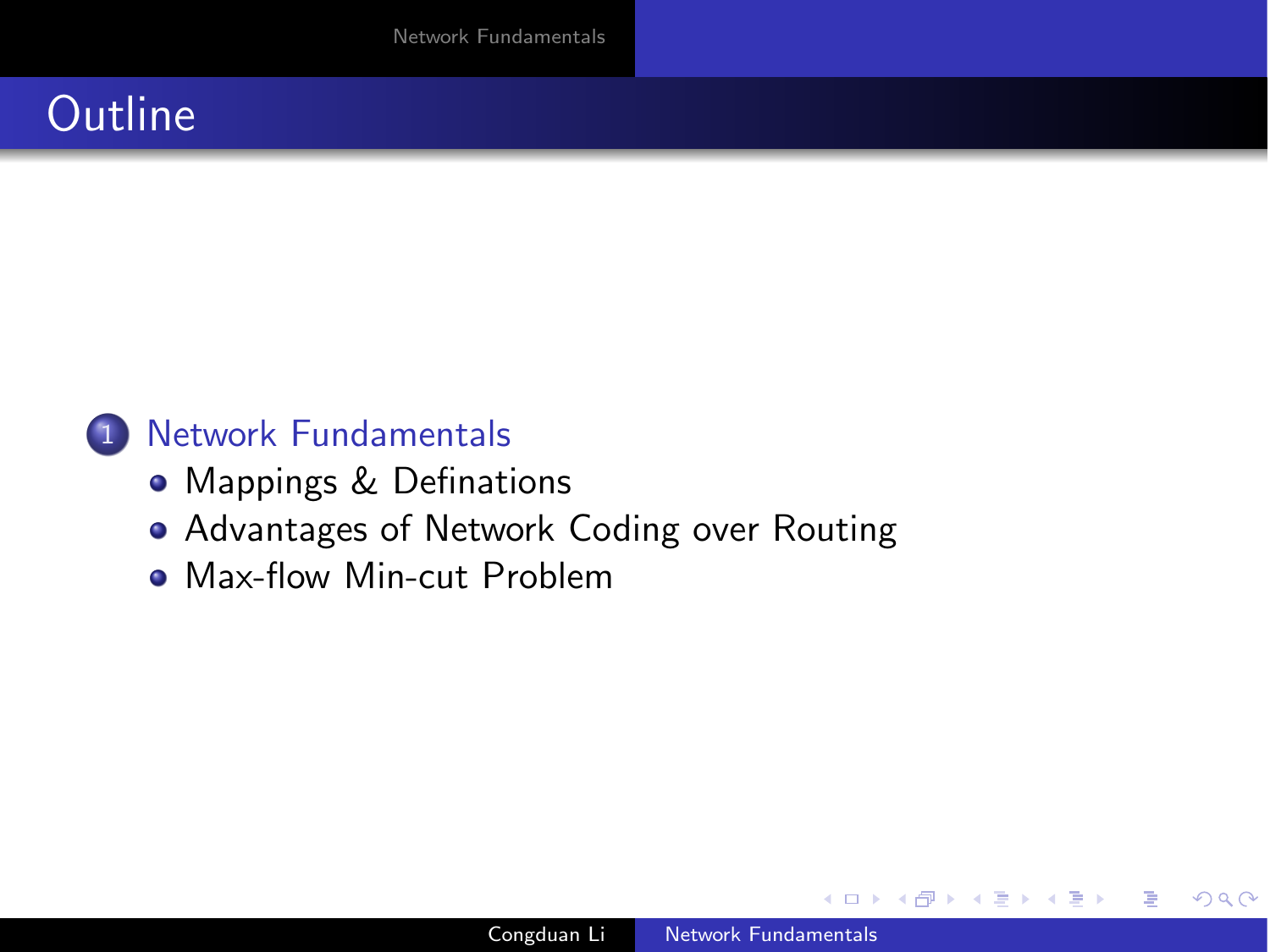Point-to-point communication network—Directed Graph *G*(*V*, *E*):

- *V*: set of nodes in networks
- *E*: set of channels
- **•** Assume:  $|E| < ∞$
- Unique source node: *s*
- Inflow and outflow: *In*(*i*)&*Out*(*i*)
- **•** Capacity (Rate Constraints):  $R = (R_e, e \in E)$

<span id="page-2-0"></span>4 0 5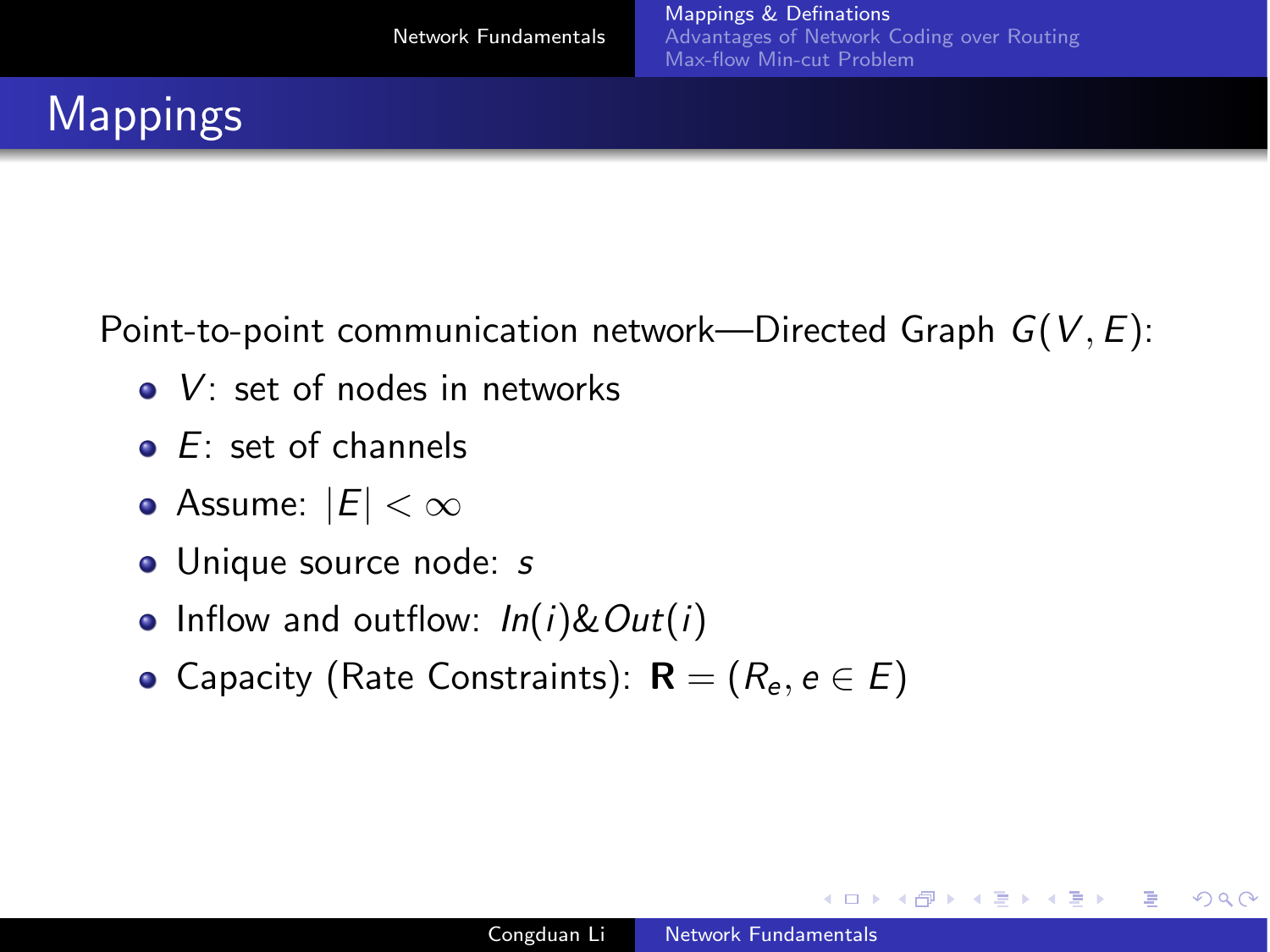# **Definitions**

### Definition

Routing (Store-Forward): information replicated and forwarded at certain intermediate nodes. Network Coding: information processed at intermediate nodes. Output is a function of input.

**A 177 16**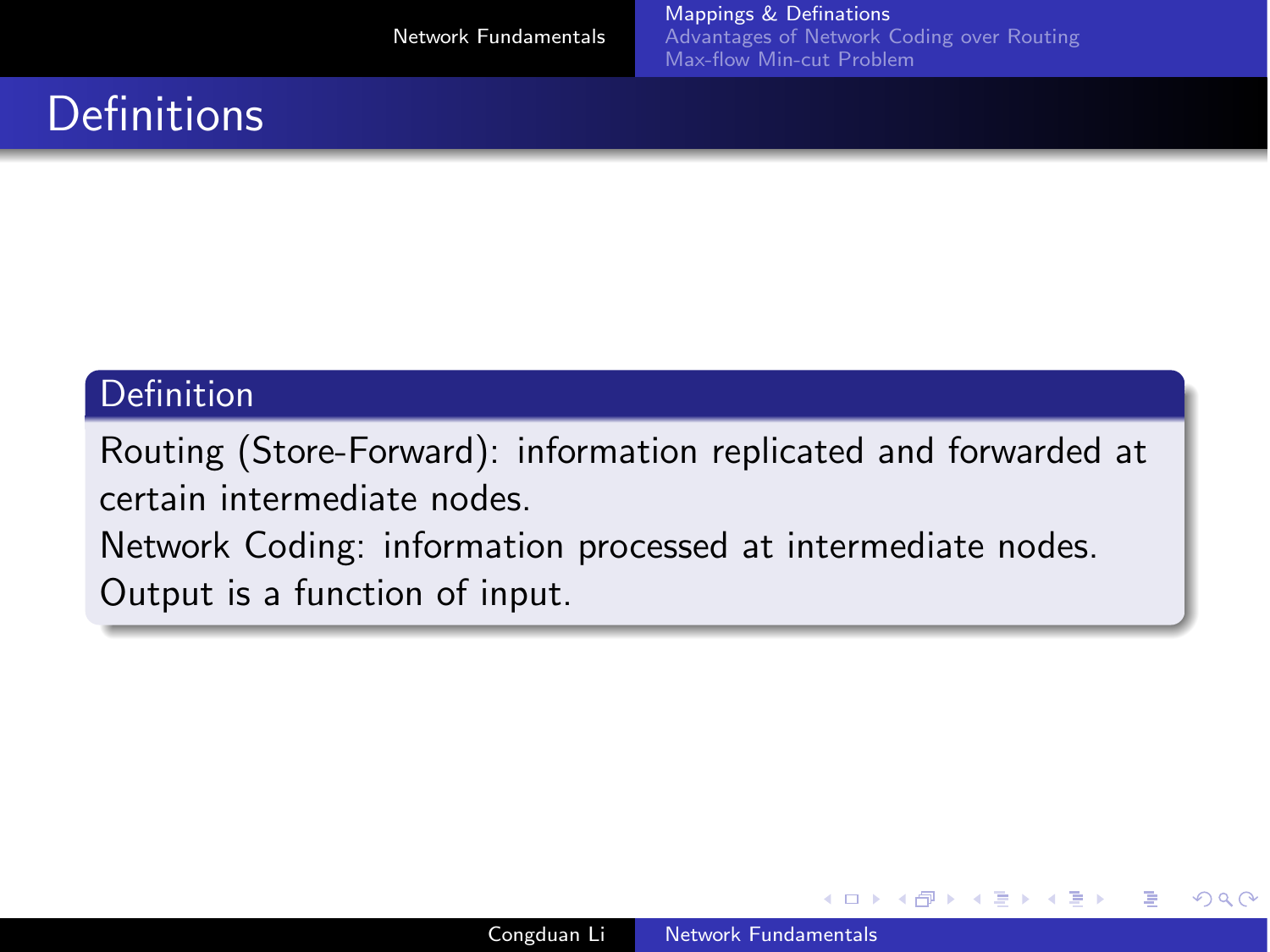<span id="page-4-0"></span>つくへ

## Wireless/Satallite Communication

Properties:

- **1** All the output channels have the same capacity;
- **2** The same symbol is sent on each of the output channel.

### **Examples**

Two nodes exchange information.

#### Fact

*Network Coding is not necessary at a node if the node has only one input channel and the capacity of each output chanel is the same as the input channel.*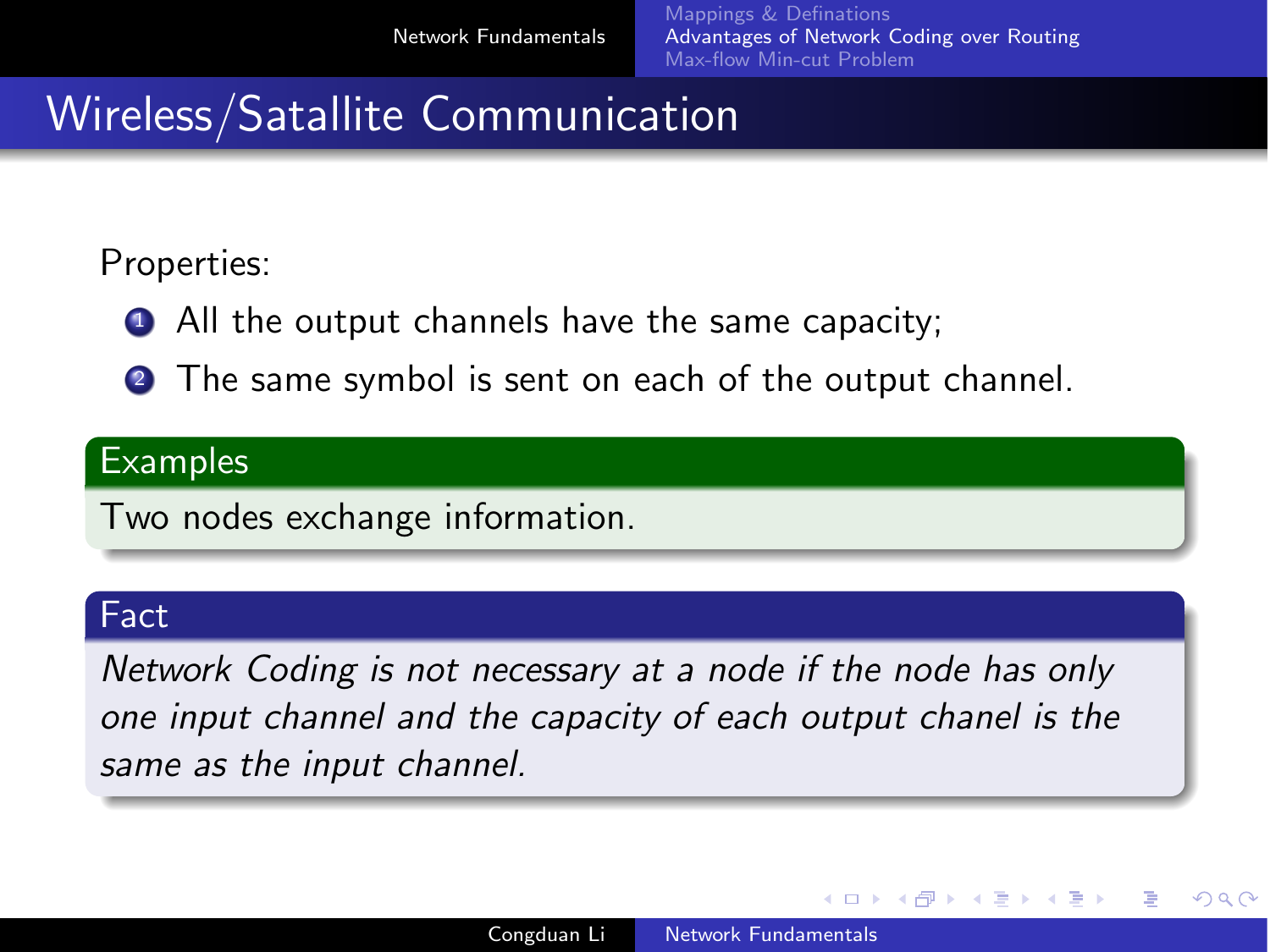## **Butterfly Network**

### Another example network to show advantage of network coding:

#### Example

Two source nodes and two sink nodes butterfly network with capacity of 1 on each edge.

**A 177 16**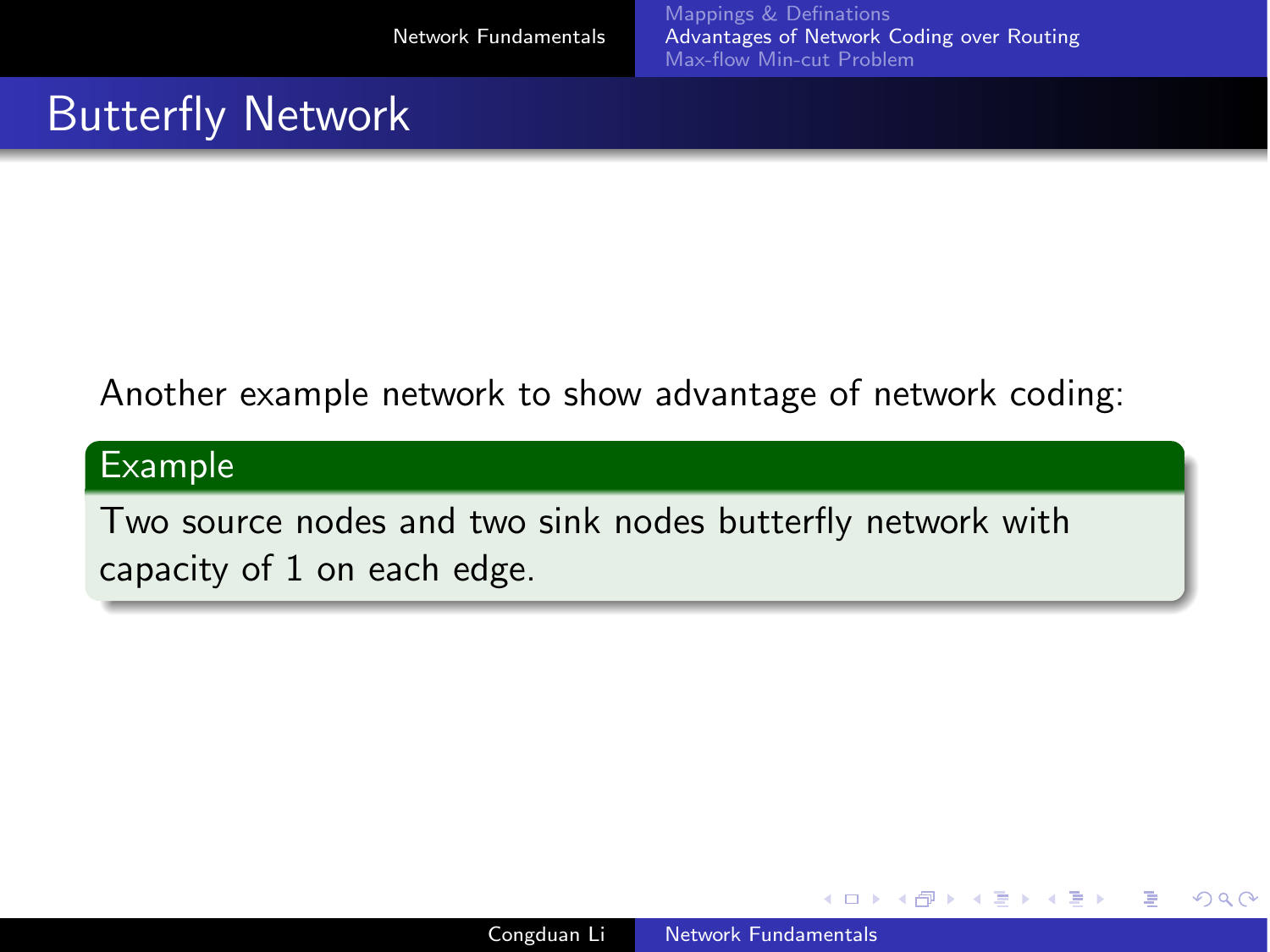つくへ

# Source Separation

### Definition

Source Separation: Coding independent information sources separately.

Compressing two independent data:  $H(X, Y) = H(X) + H(Y)$ 

#### Note:

Source separation does not guarantee optimality in multiple information sources case, the problem cannot always be decomposed into a number of single-source problems. (Butterfly Network)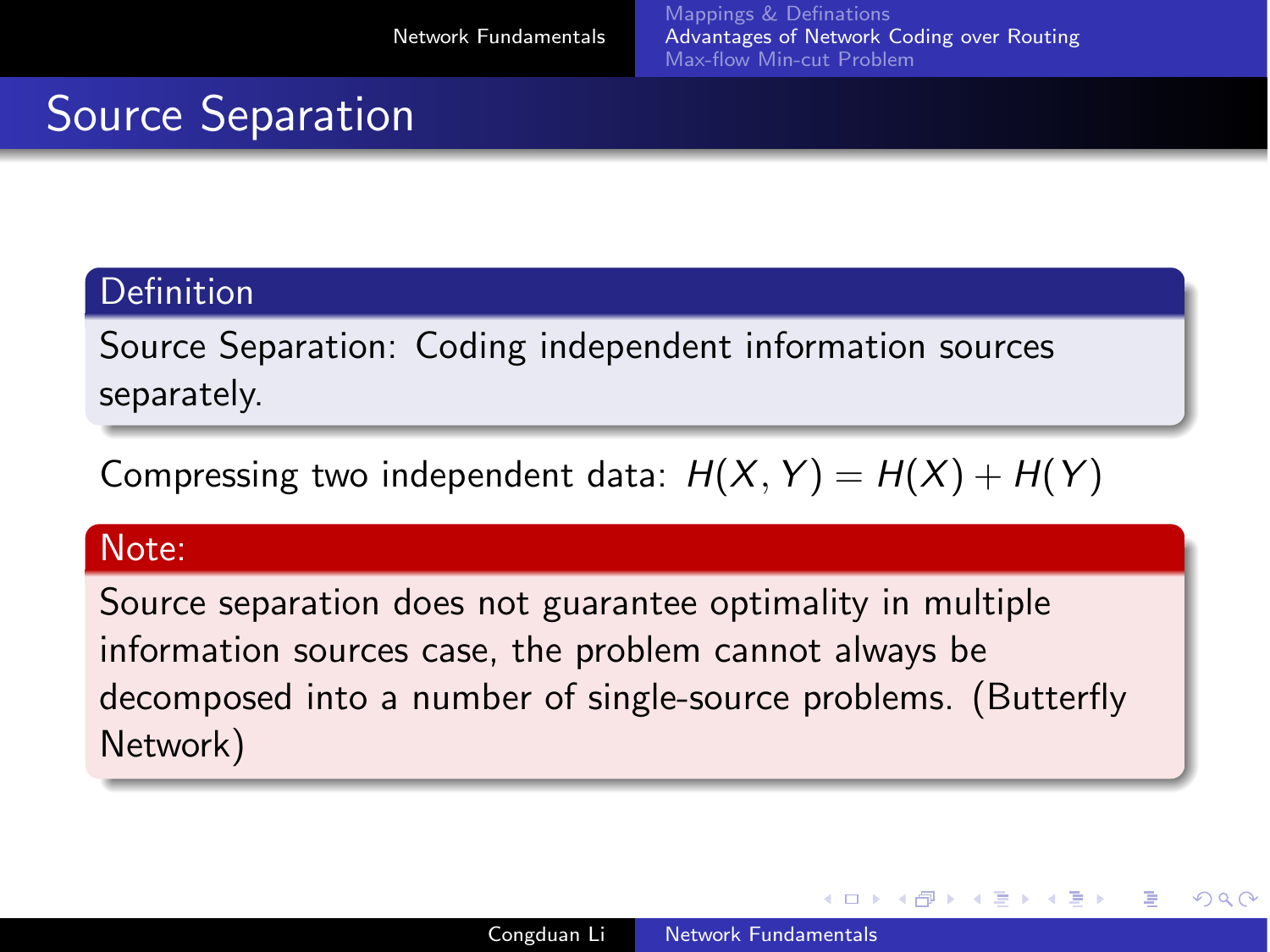<span id="page-7-0"></span> $209$ 

### Max-flow and Min-cut

Flow 
$$
\mathbf{F} = (F_e : e \in E)
$$
:  
\n•  $0 \le F_e \le R_e$ ;  $F_+(i) = \sum_{e \in In(i)} F_e = F_-(i) = \sum_{e \in Out(i)} F_e$ 

#### Definition

Max Flow:  $max$ **F** w  $rt$ **R**. Cut: a cut between node *s* and node *t* is a subset *U* of *V* s.t  $s \in U$  and  $t \notin U$ . Cut edges:  $E_U = \{e \in E : e \in Out(i) \cap In(j) \text{ for some } i \in U \& i \notin U\}.$ Cut capacity:  $\sum_{e \in E_U} R_e$ ; minimum is called Min-cut.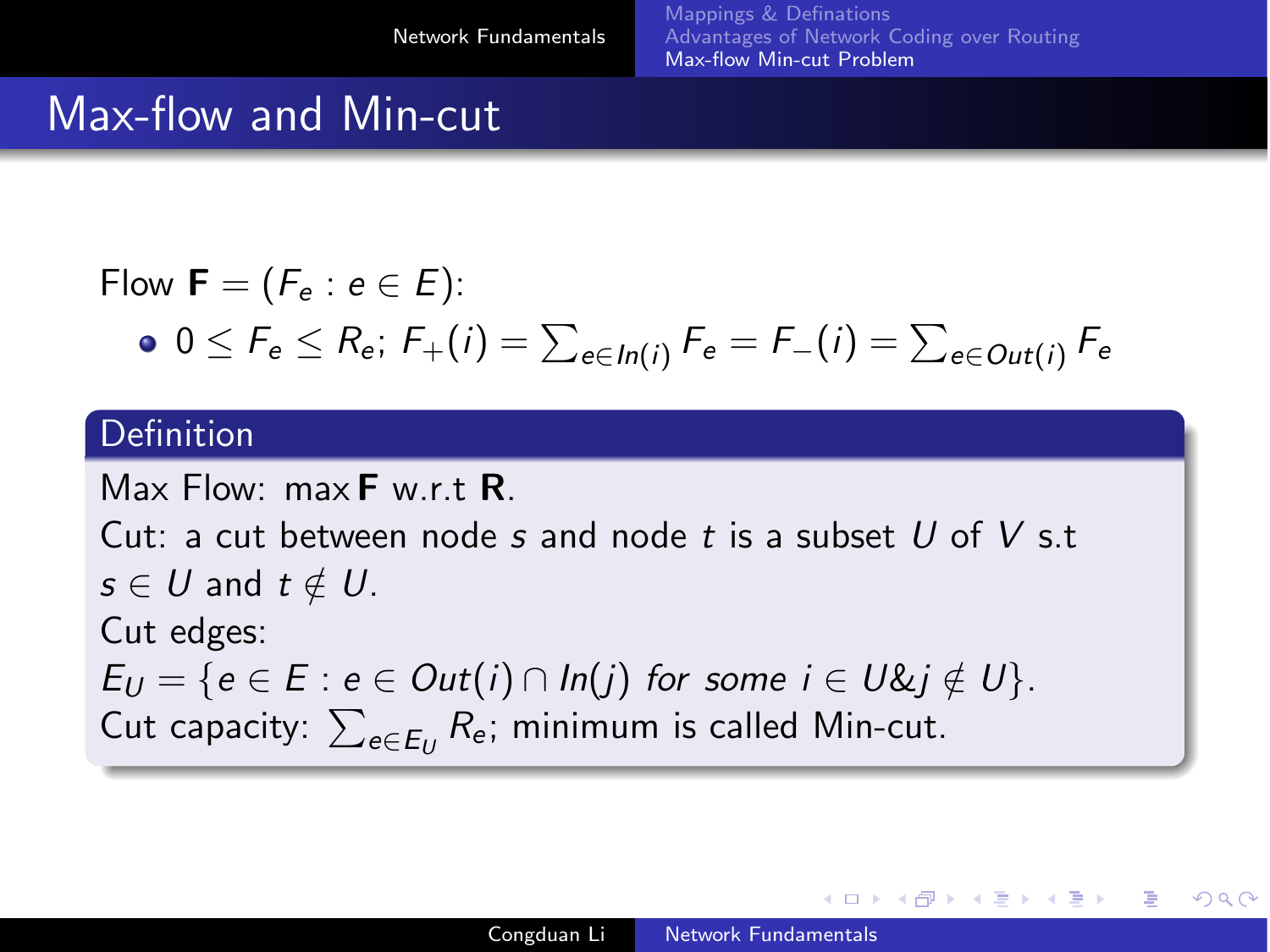$209C$ 

### Max-flow Min-cut Theorem

#### Theorem

*Let G be a graph with source node s, sink node t and rate constraints* R*. Then the value of a max-flow from node s to node t is equal to the capacity of a min-cut between the two nodes.*

#### Example

Traffic flow between two points in a city. (Ford Fulkerson Algorithm to get the max-flow and min-cut)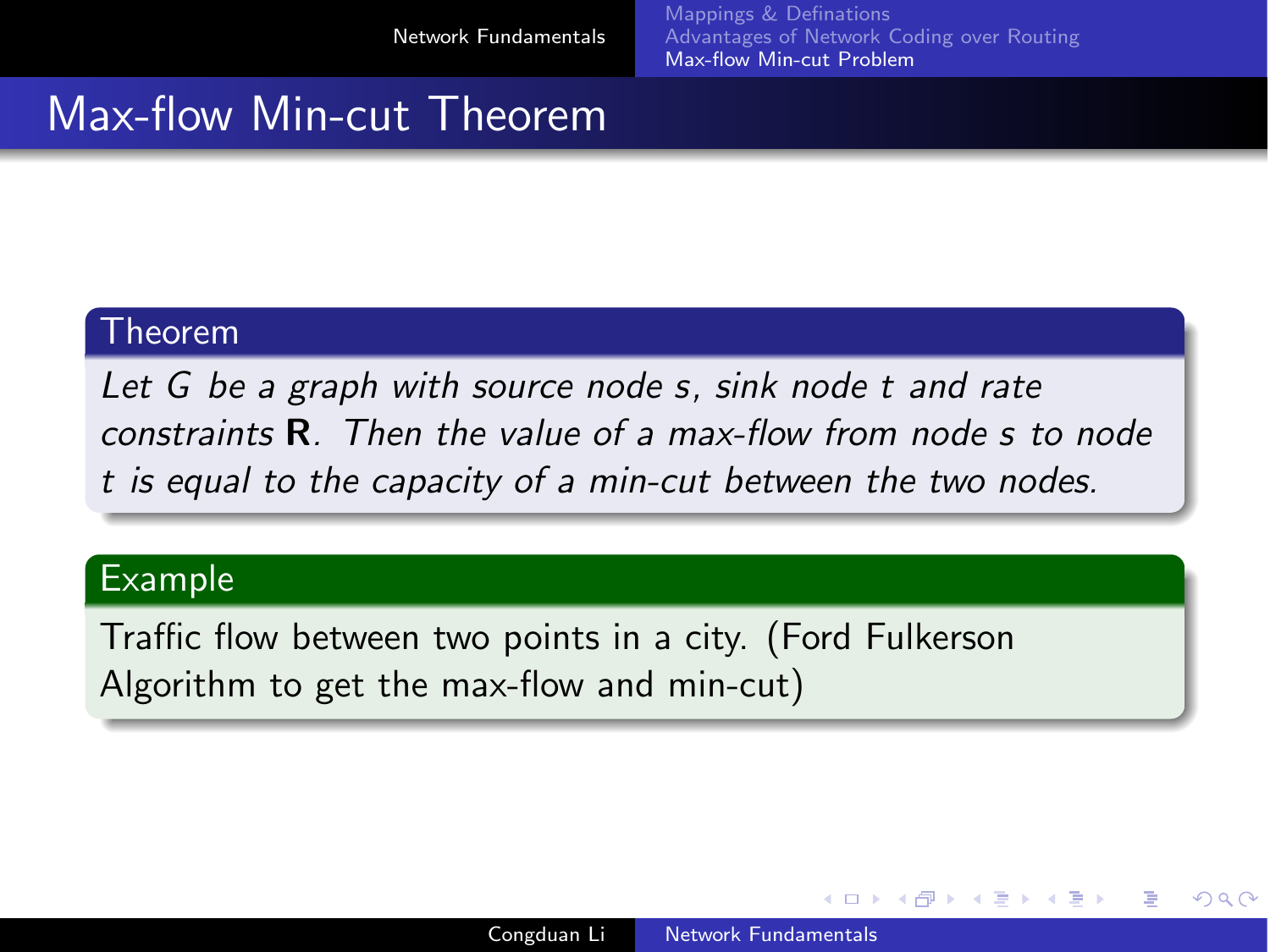### Max-flow Bound Theorem

#### Theorem

*For a graph G with rate constraints* R*, if* ω *is achievable, then*

$$
\omega \leq \min_{l} \text{maxflow}(t_l).
$$

Note: Only converse proof at this moment.

4日)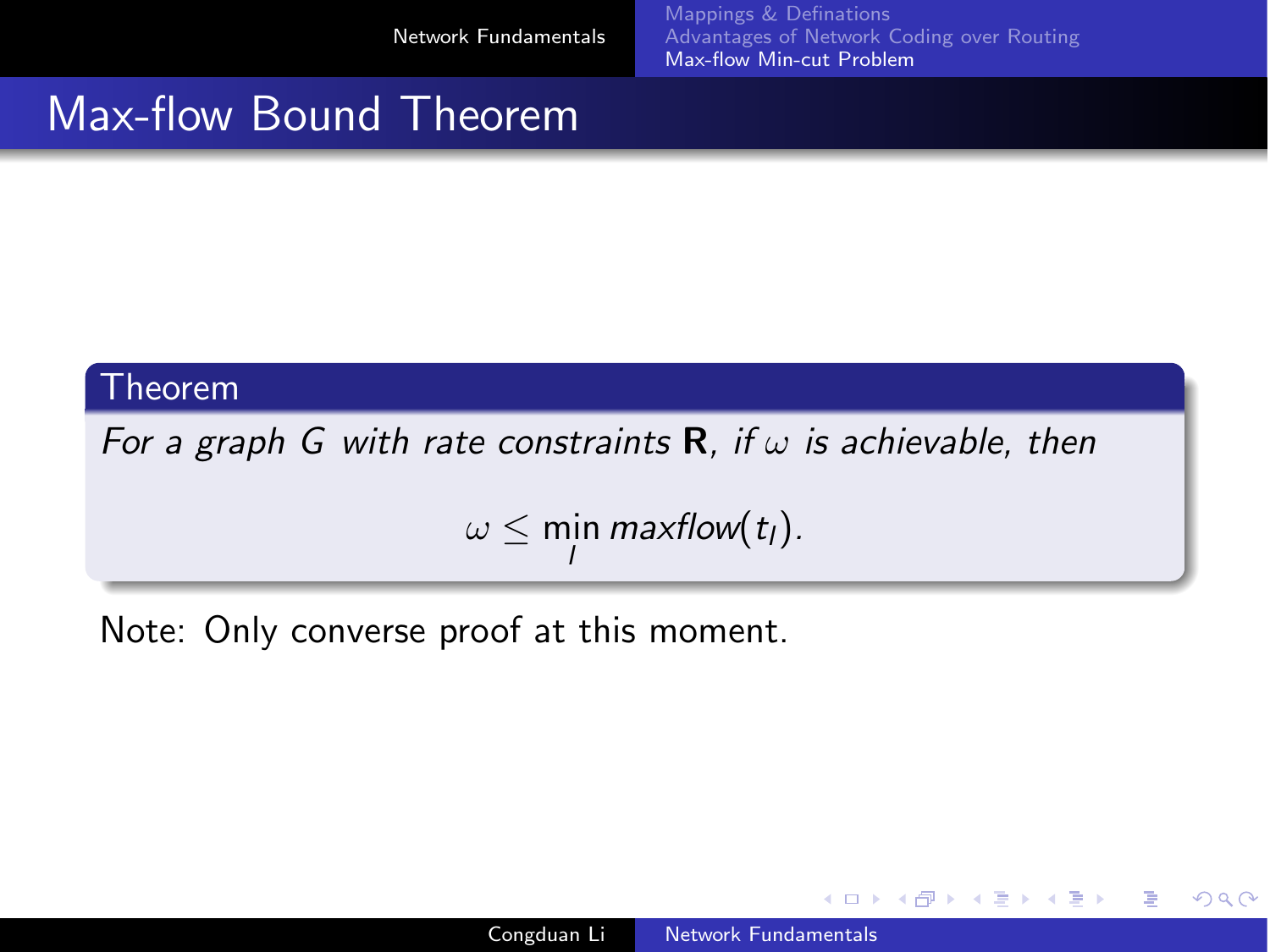つへい

## General Class of Network Codes

#### **Definitions**

A general class of network codes  $(n,(n_e : e \in E),\tau)$ : *K* transactions mapping; Index sets; Encoding functions; Decoding Functions. Achievability of information rate: For a graph *G* with rate constraints **R**, an information rate  $\omega \geq 0$  is asymptotically achievable if for any  $\epsilon > 0$ , there exists for sufficiently large *n* an  $(n,(n_e : e \in E),\tau)$  network code on G such that

$$
n^{-1}\log_2\eta_e\leq R_e+\epsilon
$$

for all  $e \in E$  and

$$
\tau \geq \omega - \epsilon.
$$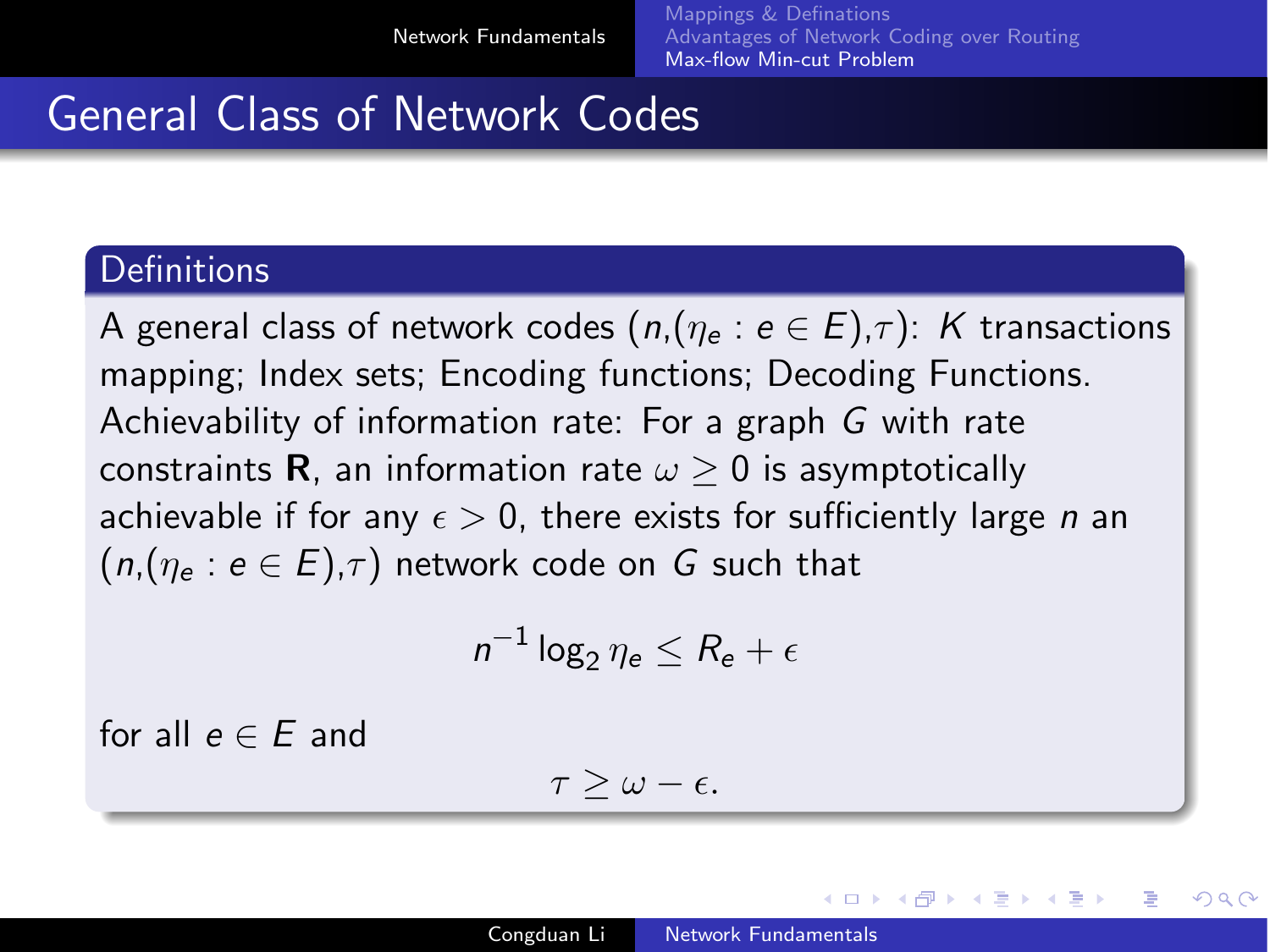つくへ

## Sketch of Proof of Max-flow Bound

#### Proof.

Converse proof sketch:

Assume code exists and  $\omega$  is achievable; consider any sink  $t<sub>l</sub>$  and cut *U*;

Define all information know by node *j*:  $w_i(x)$ ;  $w_{t_i}(x)$  is a function of  $\tilde{f}_k(x), k \in \bigcup_{e \in E_U} T_e$ ; *x* can be determined at node *t*<sub>*l*</sub>, we have  $H(X) \le \sum_{e \in E_U} \log_2 \eta_e$ ; Thus  $\omega - \epsilon \leq \tau \leq \sum_{e \in E_U} R_e + |E_U|\epsilon$ Minimization of right hand and ω hold for all *l*, so  $w \leq \min_l \text{maxflow}(t_l)$ .

Congduan Li [Network Fundamentals](#page-0-0)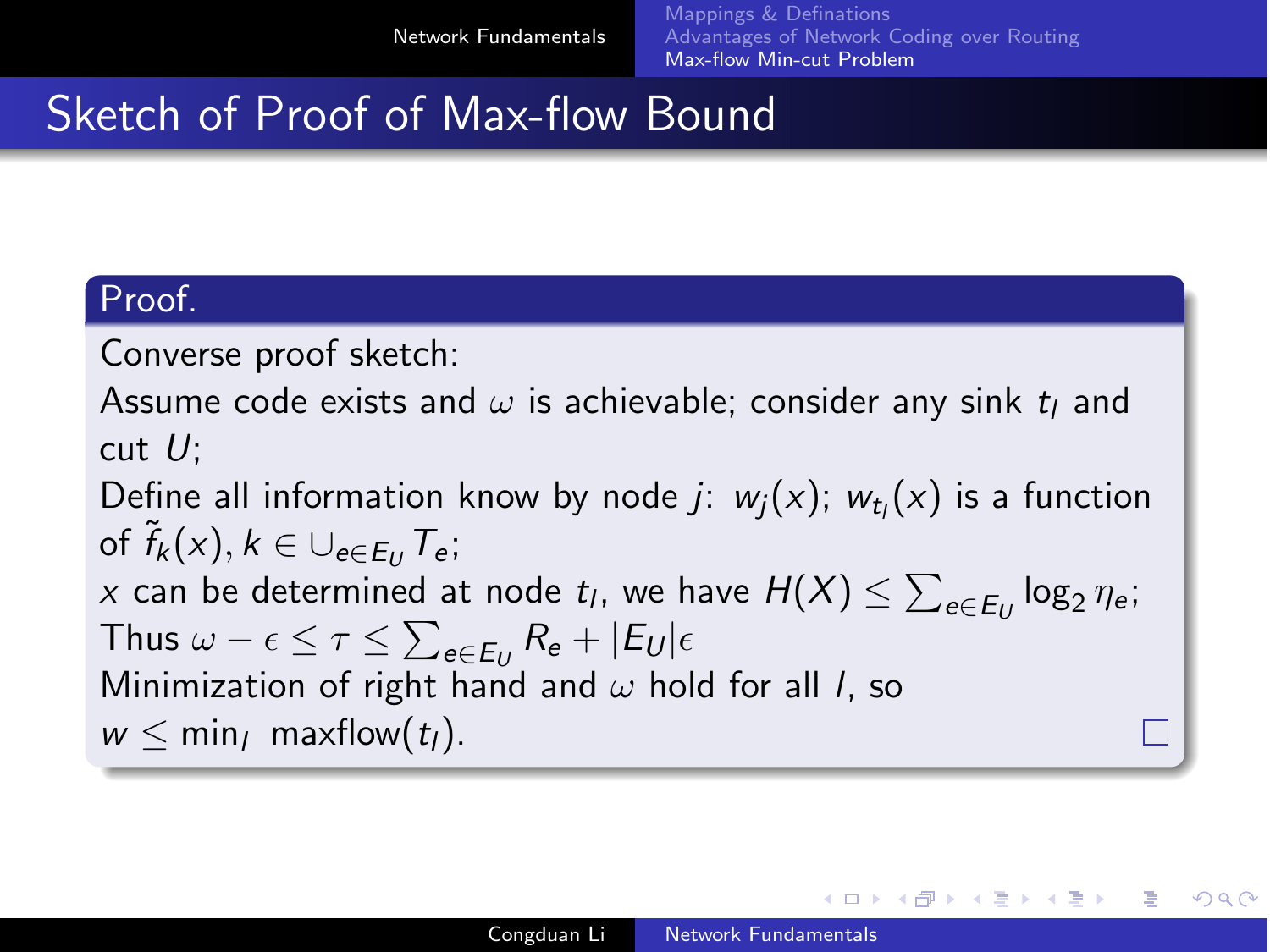### Linear Network Coding

#### **Definition**

Linear Network Coding: Linear function (matrix) map between input and output. Local description and Global description.

#### Example

Random Linear Network Coding:  $E_i = C_1^i B_1 + \cdots + C_k^i B_k$ . Applications in Peer-to-Peer networks.

4 17 18

④何 ト ④ 目 ト ④